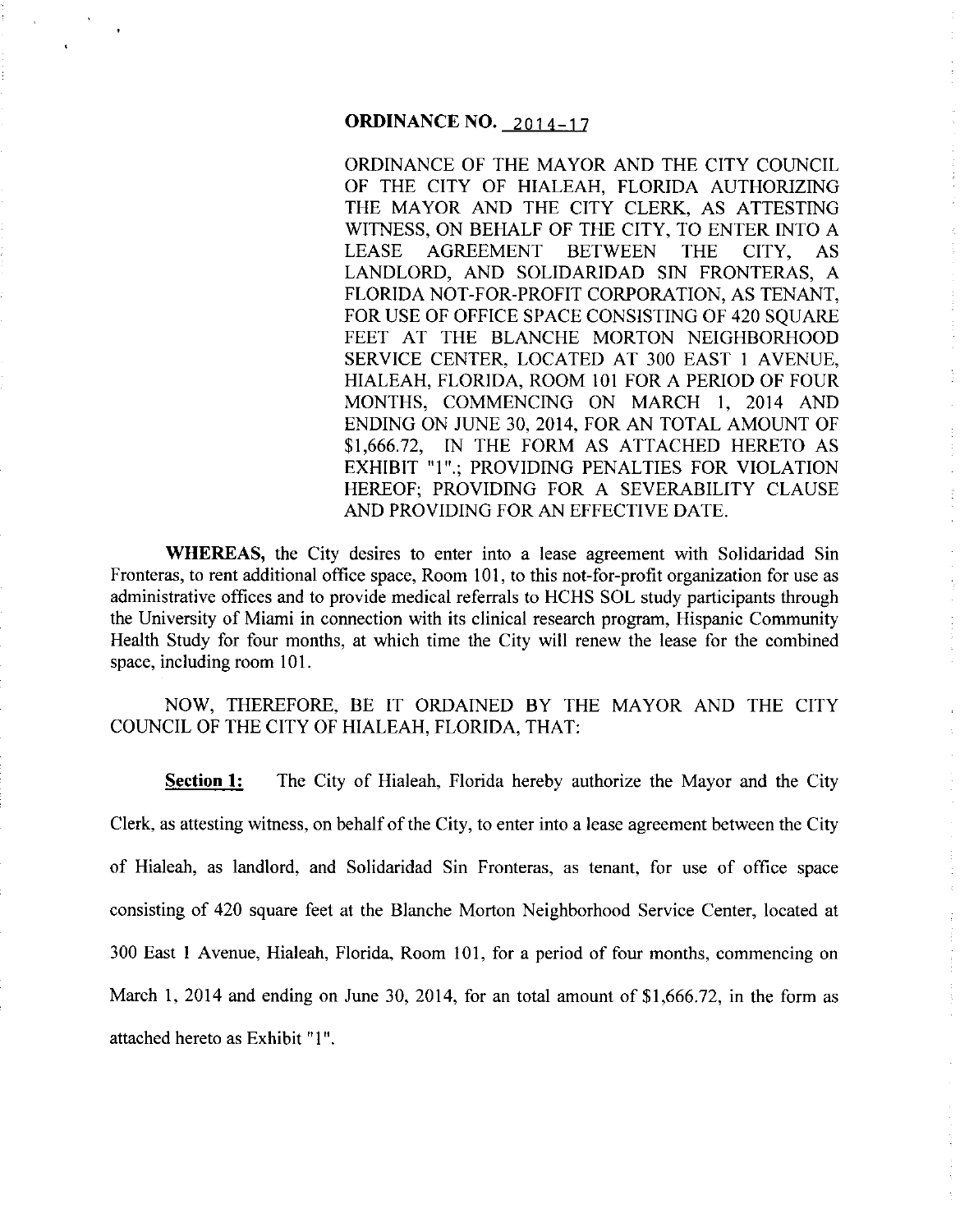#### Section 2: Penalties.

Every person violating any provision of the Code or any ordinance, rule or regulation adopted or issued in pursuance thereof shall be assessed a civil penalty not to exceed \$500.00 within the discretion of the court or administrative tribunal having jurisdiction. Each act of violation and each day upon which any such violation shall occur shall constitute a separate offense. In addition to the penalty prescribed above, the city may pursue other remedies such as abatement of nuisance, injunctive relief, administrative adjudication and revocation or suspension of licenses or permits.

#### Section 3: Severability Clause.

If any phrase, clause, sentence, paragraph or section of this ordinance shall be declared invalid or unconstitutional by the judgment or decree of a court of competent jurisdiction, such invalidity or unconstitutionality shall not affect any of the remaining phrases, clauses, sentences, paragraphs or sections of this ordinance.

#### Section 4: Effective Date.

This ordinance shall become effective when passed by the City Council of the City of Hialeah, Florida and signed by the Mayor of the City of Hialeah, Florida or at the next regularly scheduled City Council meeting, if the Mayor's signature is withheld or if the City Council overrides the Mayor's veto.

PASSED AND ADOPTED this 11 day of 2014. **Isis Garci** Council President Approved on this Attest: day of 2014. Marbelys Fatio, Acting City Clerk Mayor Carlos Hernandez

Approved as to form and legal sufficiency:

William Frodrich

William M. Grodnick,

s:\wmg\legislat\ord\ordinance 2014\blanchemortonleasesolidaridadsinfronterasroom101.docx

Ordinance was adopted by a (7-0) unanimous vote with Councilmembers, Caragol, Casals-Munoz, Cue-Fuente, Garcia-Martinez, Gonzalez, Hernandez and Lozano **voting** ·'Yes".

THE FOREGOING ORDINANCE OF THE CITY OF HIALEAH WAS PUBLISHED IN ACCORDANCE WITH THE PROVISIONS OF FLORIDA STATUTE 166.041 PRIOR TO FINAL READING.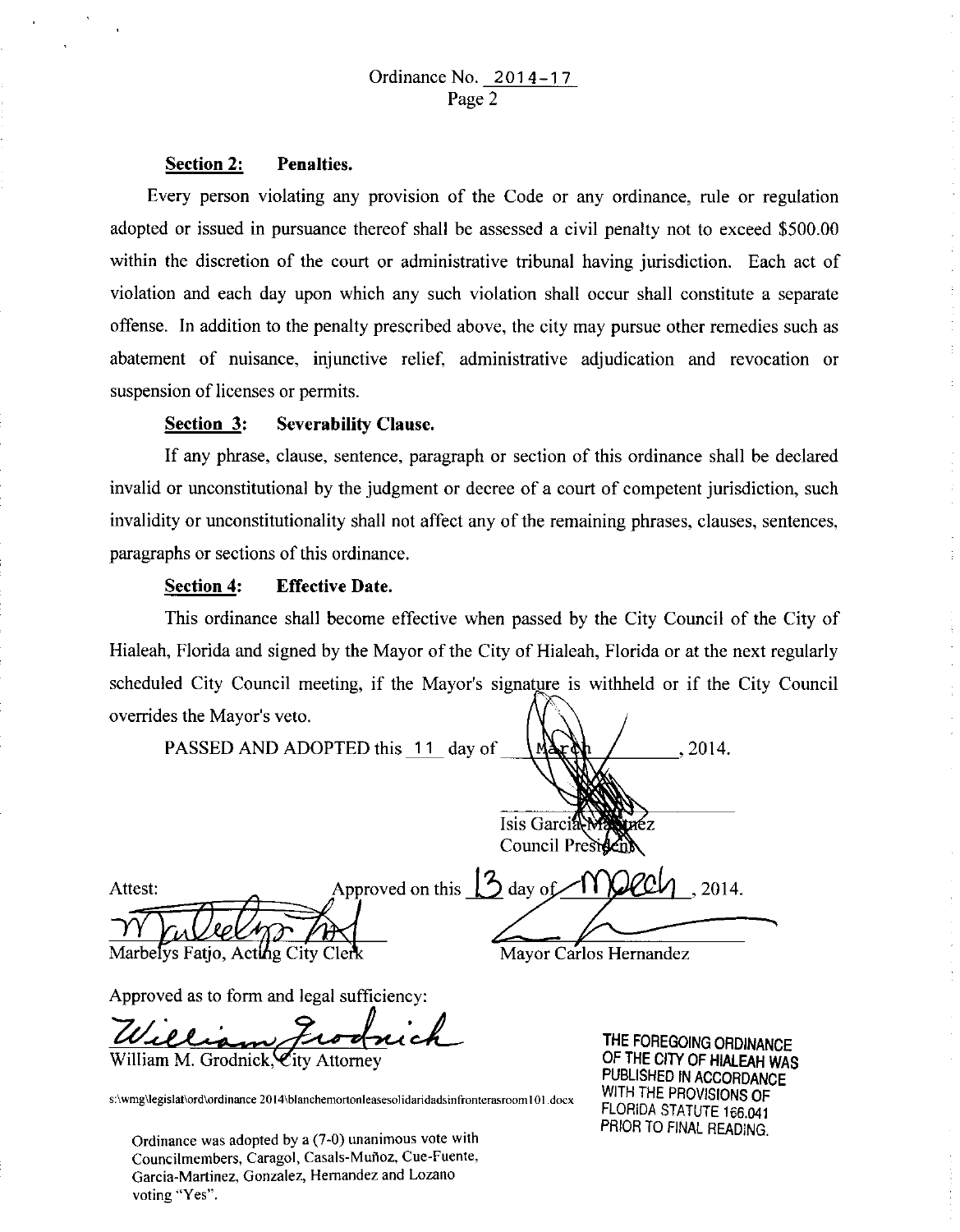#### **LEASE AGREEMENT**

THIS LEASE AGREEMENT, made this \_ day of 2014, by and between the CITY OF HIALEAH, a municipal corporation incorporated under the laws of the State of Florida, hereinafter called "LANDLORD", and SOLIDARIDAD SIN FRONTERAS, a Florida not-for-profit Corporation hereinafter called "TENANT".

NOW, THEREFORE, in consideration of the mutual covenants and obligations herein contained, and subject to the terms and conditions hereinafter stated, the parties hereto understand and agree as follows:

#### **WITNESSETH;**

That the LANDLORD, for and in consideration of the agreement and covenants herein contained, hereby leases to the TENANT and the TENANT hereby agrees to rent from the LANDLORD, the premises in Hialeah, of Miami Dade County, Florida described as follows:

**420** Feet of the premises located in Room **#101** at the Hialeah Neighborhood Service Center, which is described as Lots 13, 14 and 15, Block 9, Town of Hialeah as recorded in Plat Book 5, Page 77

Hialeah Neighborhood Service Center City of Hialeah 300 East First Avenue Hialeah, FL 33010

TO HAVE AND TO HOLD unto the said TENANT for a term of four (4) months, commencing on **March 1, 2014** and ending on **June 30, 2014** for total rental of **One Thousand Six Hundred Sixty Six and 72/100 (\$1,666.72)** dollars, payable in monthly installments of **Four Hundred Sixteen and 68/100 (\$416.68)** dollars payable in arrears on the first day of each month following the date of occupancy, and thereafter the rent shall be due and payable on the first day of each month for the preceding month. The rental shall be paid to the Landlord at:

> City of Hialeah Attention Angel Ayala, Acting Purchasing Director Hialeah City Hall. 501 Palm Ave, Fourth Floor Hialeah, Florida 33010.

> > Exhibit **"1"**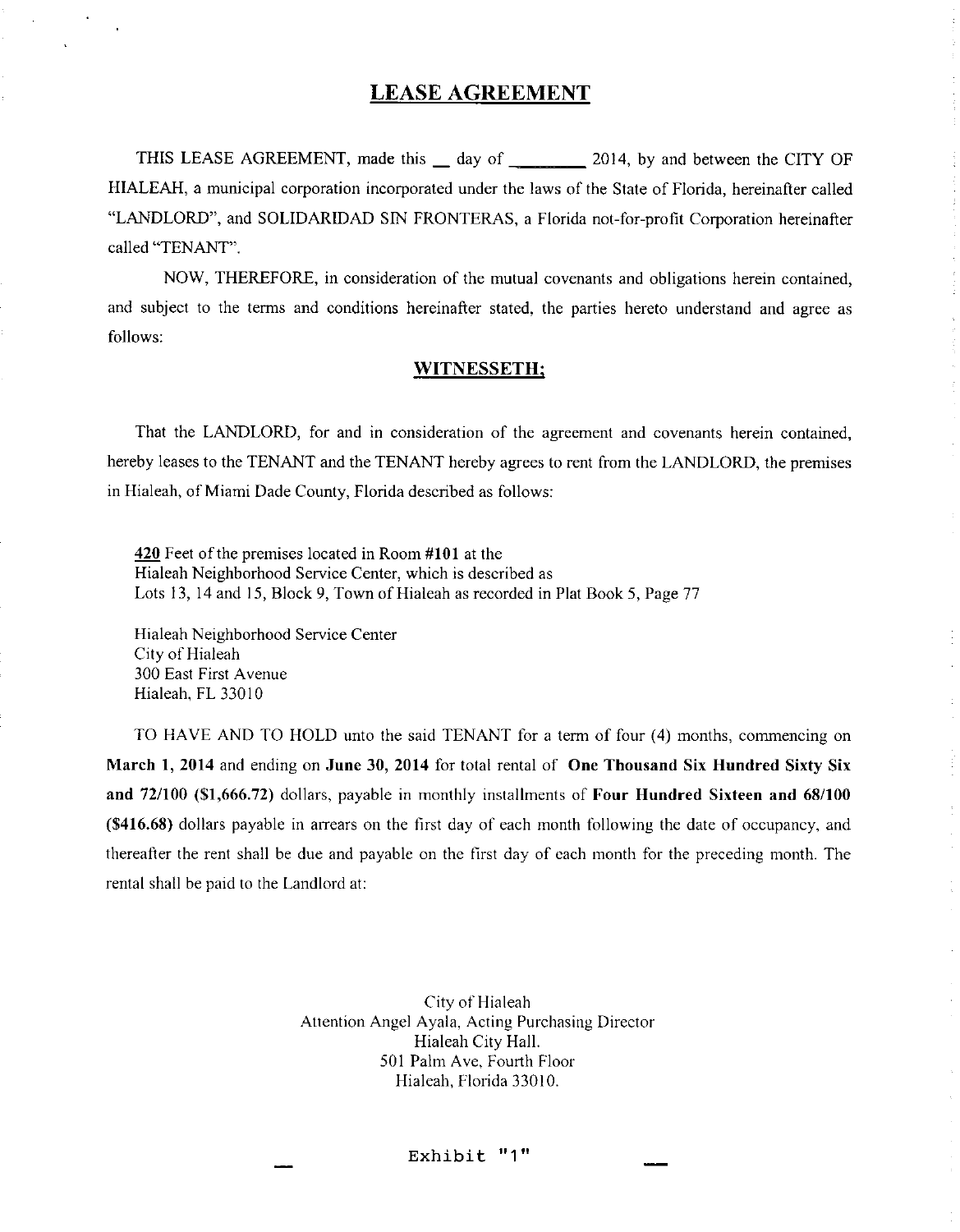#### **ARTICLE I USE OF DEMISED PREMISES**

The area of the demised premises shall be used by the TENANT for administrative offices and provide referrals to HCHS SOL study participants through the University of Miami through its clinical research program, the Hispanic Community Health Study. The hours of operation shall be from 8:30a.m. to 5:00 p.m., Monday through Friday. Drugs will not be stored or administrated on the premises.

#### **ARTICLE II**

#### **CONDITION OF DEMISED PREMISES**

The LANDLORD, at its own expense, shall cause the demised premises to be in a state of good repair and suitable for usage by the TENANT at the commencement of this Lease. Subject to the above, the TENANT hereby accepts the premises in the condition it is in at the beginning of this Lease.

### **ARTICLE III UTILITIES**

The LANDLORD, during the term hereof, shall pay all charges for water and electricity used by the TENANT. TENANT will pay all telephone equipment installation, service, repair, and all other costs related thereto to the operation of telephone service, plus all call charges, including long distance calls.

#### **ARTICLE IV MAINTENANCE**

The LANDLORD agrees to maintain and keep in good repair, condition and appearance, during the term of this Lease, or of any extension or renewal thereof, the interior and exterior of the building to extent that such is necessary as a result of normal wear and tear.

The TENANT shall be responsible for the following within the demised area:

Reasonable care of the Leased area.

#### **ARTICLE V ALTERATIONS BY TENANT**

The TENANT may not make any structural alterations, additions or improvement in or to the premises without the written consent of the LANDLORD. Any improvements agreed upon by the LANDLORD which when removed would cause damage to the demised premises may not be removed without the consent of the LANDLORD.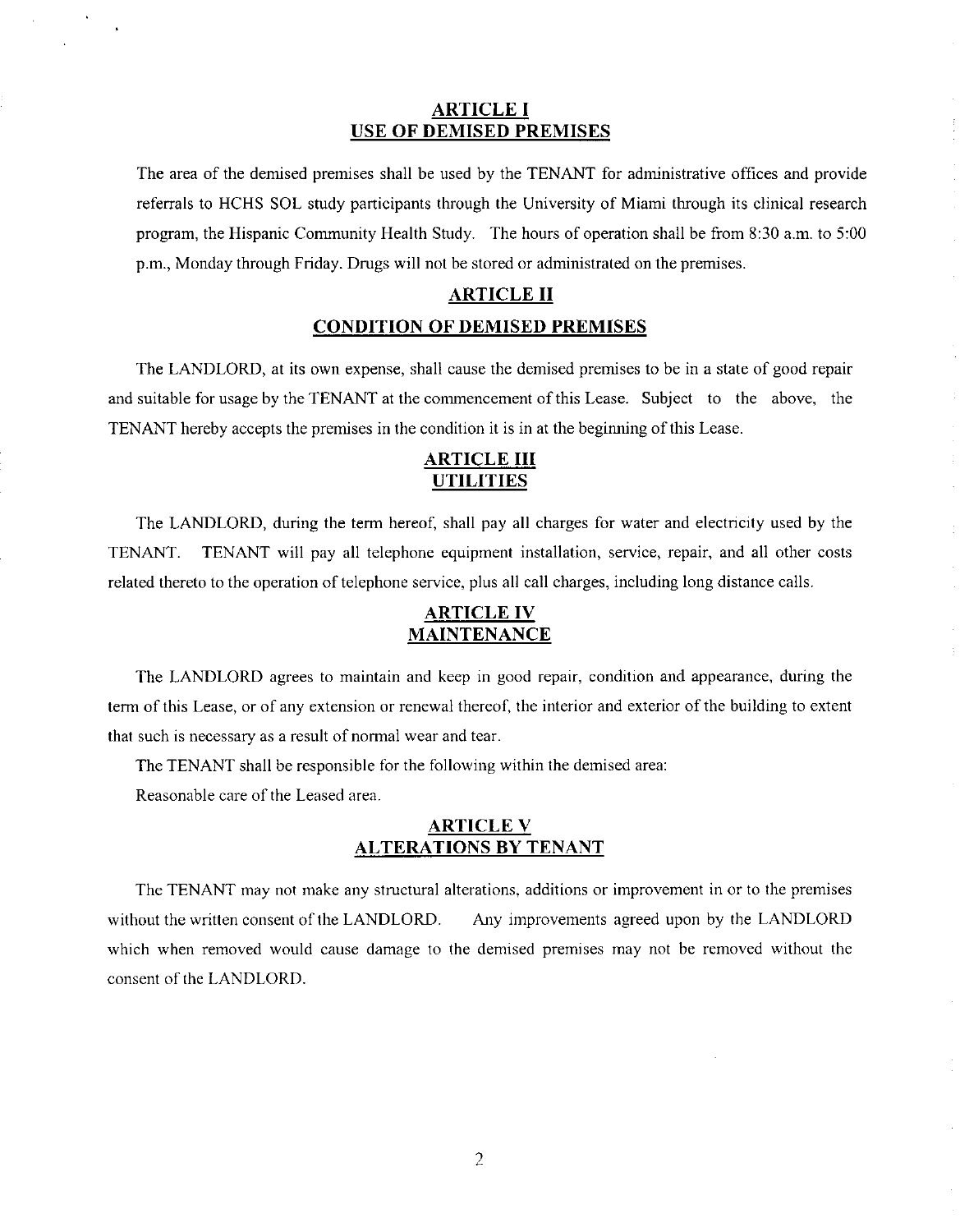#### **ARTICLE VI DESTRUCTION OF DEMISED PREMISES**

In the event the demised premises should be destroyed or so damaged by fire, windstorm or other casualty to the extent that the demised premises are rendered untenantable or unfit for the purpose of the TENANT, either party may cancel the Lease by the giving of written notice to the other; however, if neither party shall exercise the foregoing right of cancellation within thirty (30) days after the date of such destruction or damage, the LANDLORD shall cause the building and demised premises to be repaired and placed in good condition as soon as practical thereafter. In the event of cancellation, the TENANT shall be liable for rents only until the date of such fire, windstorm or other casualty. In the event of partial destruction, which shall not render the demised premises wholly untenantable, the rents shall be proportionately abated in accordance with the extent to which the TENANT shall be deprived of use of occupancy. The TENANT shall not be liable for rent during such period of time as the premises shall be totally untenantable by reason of fire, windstorm or other casualty.

#### **ARTICLE VII DISABLED INDIVIDUALS**

The LANDLORD agrees that the demised premises now conform, or that, prior to TENANTS' occupancy, the said premises shall at LANDLORD's expense, be brought into compliance with, the requirements of Sections 255.21 and 255.211, Florida Statutes, and Chapter l3D-l, Florida Administrative Code, providing Standards for Special Facilities for the Physically Disabled, and any applicable implementing Section 504 of the Rehabilitation Act of 1973, 29 U.S.C. 2 & 794 and the American with Disabilities Act as applicable.

# **ARTICLE VIII NO LIABILITY FOR PERSONAL PROPERTY**

All personal property placed or moved in the premises above described shall be at the risk of TENANT or the owner thereof. The LANDLORD shall not be liable to TENANT for any damage to said personal property unless caused by or due to negligence of LANDLORD. LANDLORD'S agents or employees.

3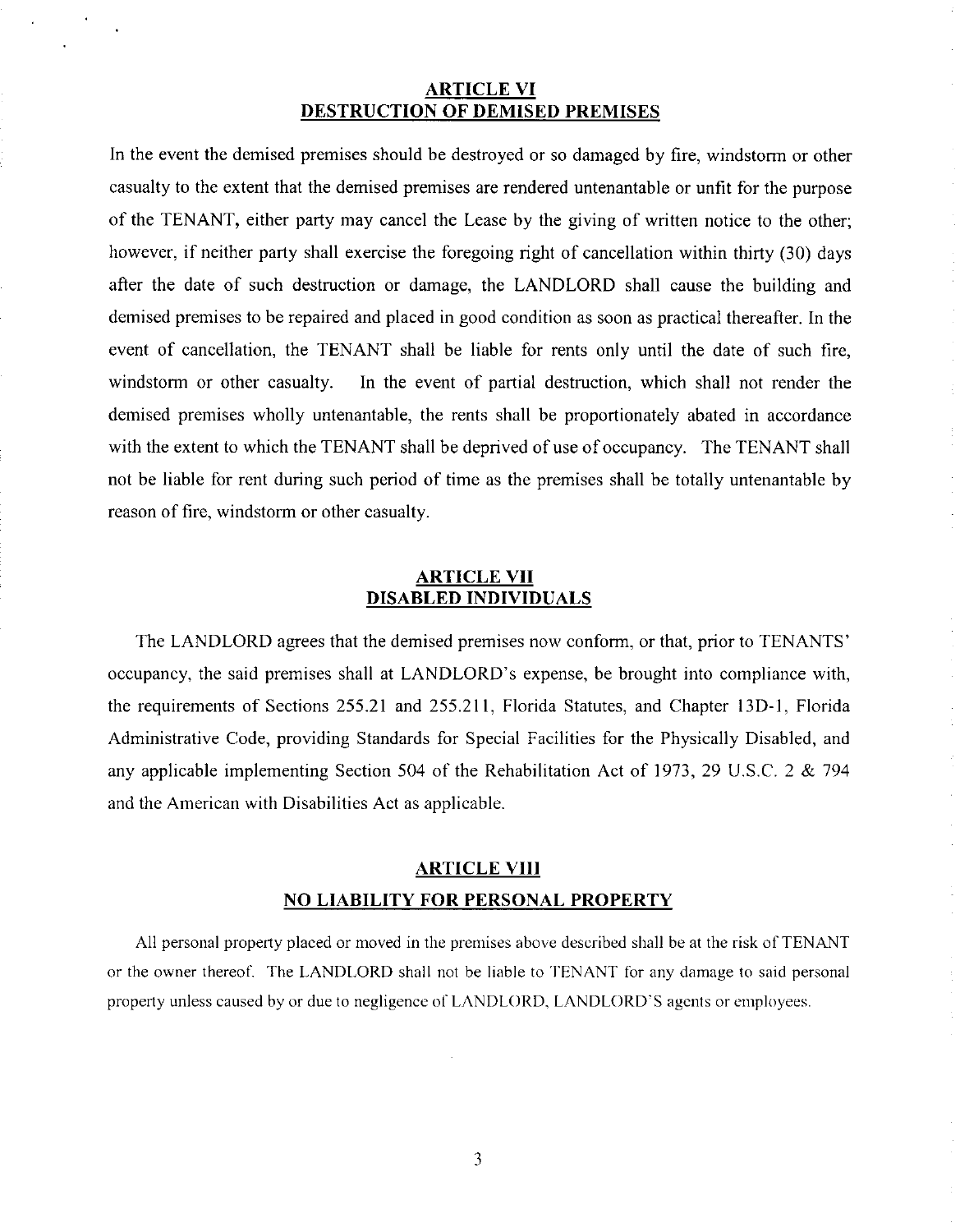#### **ARTICLE IX ASSIGNMENT**

Without the written consent of LANDLORD first obtained in each case, the TENANT shall not sublet, transfer, mortgage, pledge or dispose of this Lease or the term thereof.

#### **ARTICLE X LANDLORD'S RIGHT OF ENTRY**

LANDLORD, or any of its agents, shall have the right to enter said premises during all reasonable working hours to examine the same or to make such repairs, additions or alterations as may be deemed necessary for the safety, comfort, or preservation thereof of said building or to exhibit said premises at anytime within thirty (30) days before the expiration of this Lease. Said right of entry shall likewise exist for the purpose of removing placards, signs, fixtures, alterations of additions which do not conform to this Agreement.

#### **ARTICLE XI PEACEFUL POSSESSION**

Subject to the terms, conditions and covenants of this Lease, LANDLORD agrees that TENANT shall and may peaceably have, hold and enjoy the premises above described, without hindrance of molestation by LANDLORD.

#### **ARTICLE XII SURRENDER OF PREMISES**

TENANT agrees to surrender to LANDLORD at the end of the term of this Lease or any extension thereof, said leased premises in as good conditions as said premises were at the beginning of the term of this Lease, ordinary wear and tear, and damage by fire and windstonn or other Acts of God, excepted.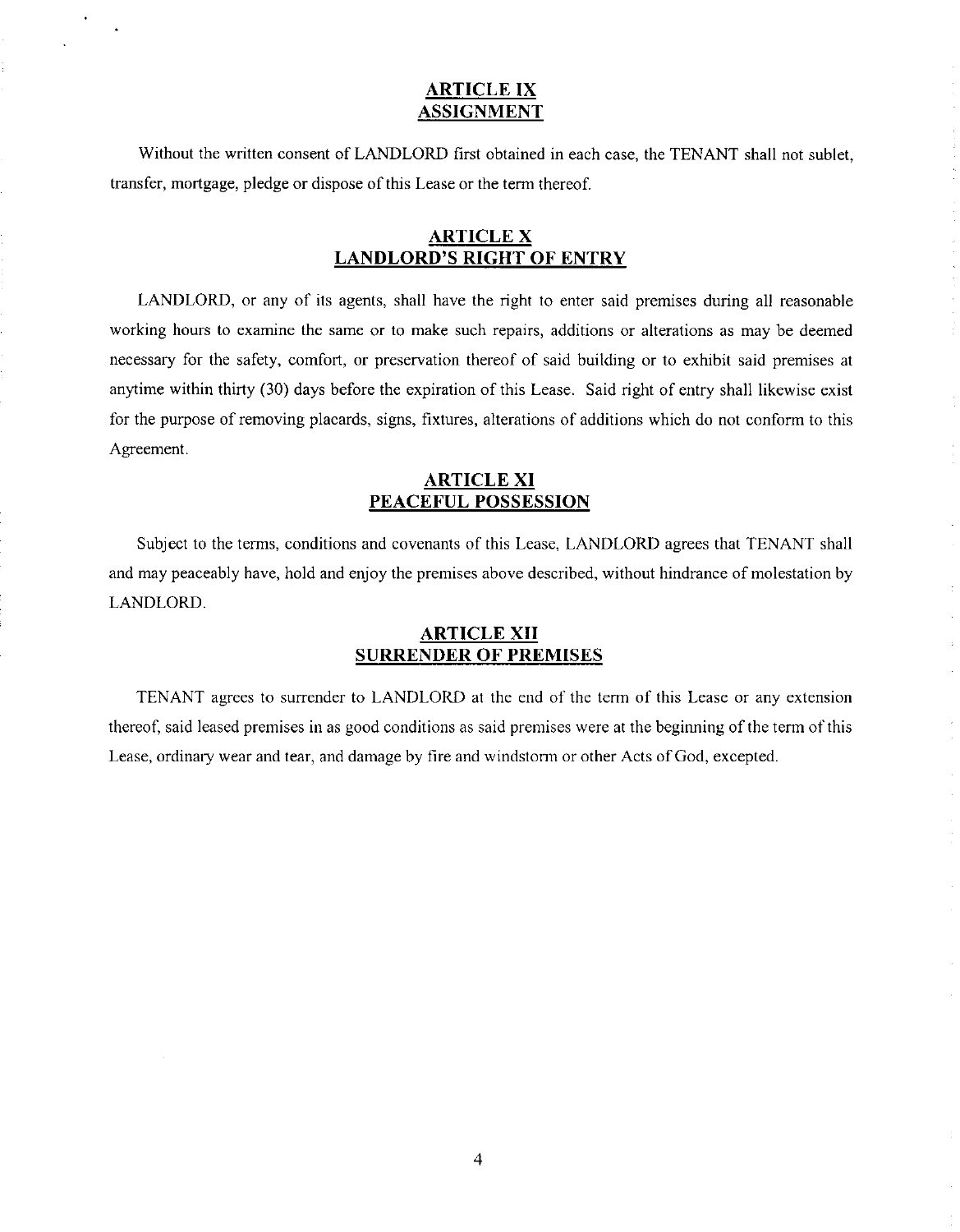#### **ARTICLE XIII INDEMNIFICATION AND HOLD HARMLESS**

LANDLORD does hereby agree to indemnify and hold harmless the TENANT to the extent and within the limitations of Section 768.28, Florida Statutes, subject to the provisions of the Statute whereby the TENANT shall not beheld liable to pay a personal injury or property damage claim or judgment by any one person which exceeds the sum of \$100,000, or any claim or judgments or portions thereof, which, when totaled with all other occurrence, exceeds the sum of \$200,000 from any and all personal injury or property damage claims, liabilities, losses or causes of action which may arise solely as a result of the negligence of the TENANT. However, nothing herein shall be deemed to indemnify the LANDLORD from any liability or claim arising out of the negligence performance or failure of performance of the LANDLORD or any unrelated third party. TENANT does hereby agree to indemnify and hold harmless the LANDLORD to the extend and within the limitations of Section 768.28, Florida Statues, subject to the provisions of that Statute whereby the TENANT shall not be held liable to pay a personal injury or property damage claim or judgment by any one person which exceeds the sum of \$100,000, or any claim or judgments or portions thereof, which, when totaled with all other occurrence, exceeds the sum of \$200,000 from any and all personal injury or property damage claims, liabilities, losses or causes of action which may arise solely as a result of the negligence of the TENANT. However, nothing herein shall be deemed to indemnify the LANDLORD from any liability or claim arising out of the negligent performance or failure of performance of the LANDLORD or any unrelated third party.

#### **ARTICLE XIV SUCCESSORS INTEREST**

It is hereby covenanted and agreed between the parties hereto that all covenants, conditions, agreements and undertakings contained in this Lease shall extend to and be binding on the respective successors and assigns of the respective parties hereto, the same as if they were in every case named and expressed.

#### **ARTICLE XV NOTICES**

It is understood and agreed between the parties hereto that written notice addressed to LANDLORD and mailed or delivered to Purchasing Department, City of Hialeah (501 Palm Avenue, Hialeah, Florida 33010), shall constitute sufticient notice to the LANDLORD, and written notice addressed to TENANT, and mailed to: Hialeah Neighborhood Service Center, City of Hialeah, 300 East First Avenue, Hialeah, Florida 33010. shall constitute notice to the TENANT, to comply with the term of this Lease. Notices provided herein in this paragraph shall include all notices required in this Lease or required by law.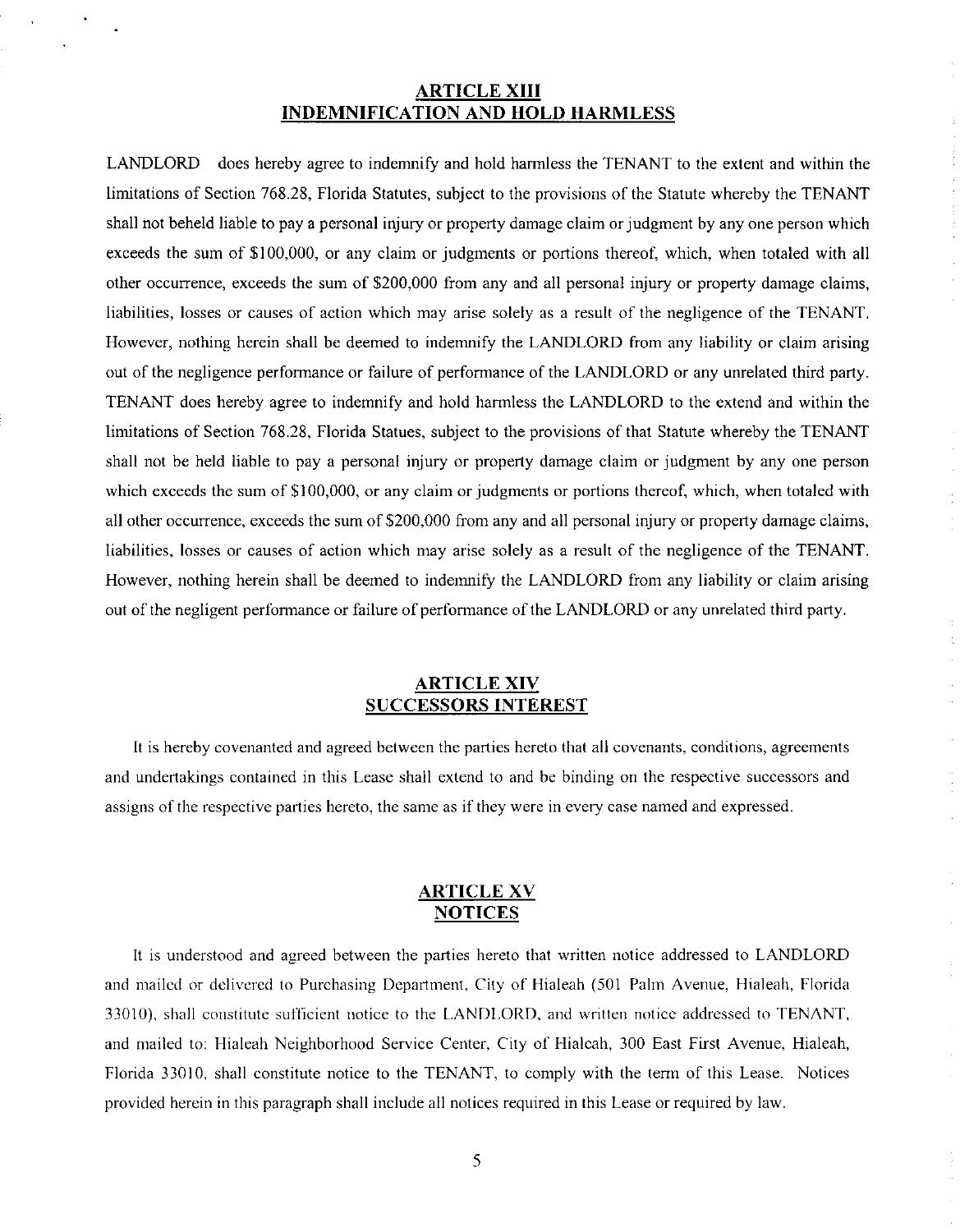#### **ARTICLE XVI ADDITIONAL PROVISIONS**

It is further understood and agreed by the respective parties hereto that this Lease is subject to the intent, purposes and conditions for which the Blanche Morton/City of Hialeah Neighborhood Service Center was constructed and approved by the United States Department of Housing and Urban Development.

To implement said intent, purposes and conditions, the TENANT will, to the maximum feasible, extent: (I) employ and train qualified residents of the Hialeah area and adjacent areas; (2) purchase supplies and services from business sources, including small and minority business, in the Hialeah area; (3) direct its services primarily to the residents of the Hialeah area; (4) work with the Hialeah citizen participation network to maximize the coordinated delivery of services to residents of the "Neighborhood Strategy Areas"; (5) work with Center Staff and other tenants in developing and establishing flexible office hours to meet the needs of residents, and the general policies, rules and procedures for operation of the Center; and (6) work with the City of Hialeah staff and other tenants in the development and establishment through the Center of an integrated social service delivery system for Hialeah.

#### **ARTICLE XVII INSURANCE**

The TENANT shall maintain, during the term of this Agreement, public liability insurance on a comprehensive basis, including contingent liability in amounts not less than \$100,000.00 per person and \$300,000.00 per occurrence for bodily injury, and \$25,000.00 per occurrence for property damage. The public liability insurance manuals are applicable to the operations of the TENANT under the terms of this Agreement. If the TENANT is a self-insured agency, the liability insurance required by this article may be provided by the self-insured entity. The TENANT shall file Certificate of Insurance prior to commencing any operations under this Agreement. The appropriate representative of the TENANT's insurance department may issue the Certificate of Insurance. Certificates shall name the City of Hialeah as an additional insured party. Said Certificates shall clearly indicate that the TENANT has obtained insurance in the type, amount, and classifications required by the Article and any modifications to these insurance requirements as may be deemed necessary by the Mayor. Risk Management Division, and/or changes in State or County regulations. No material change or cancellation of the insurance shall be effective without thirty - (30) days prior written notice for the City. If the Tenant is a self-insured, governmental entity the Tenant shall provide a self-insurance certificate subject to limitations of section 768.28, of the Florida Statutes.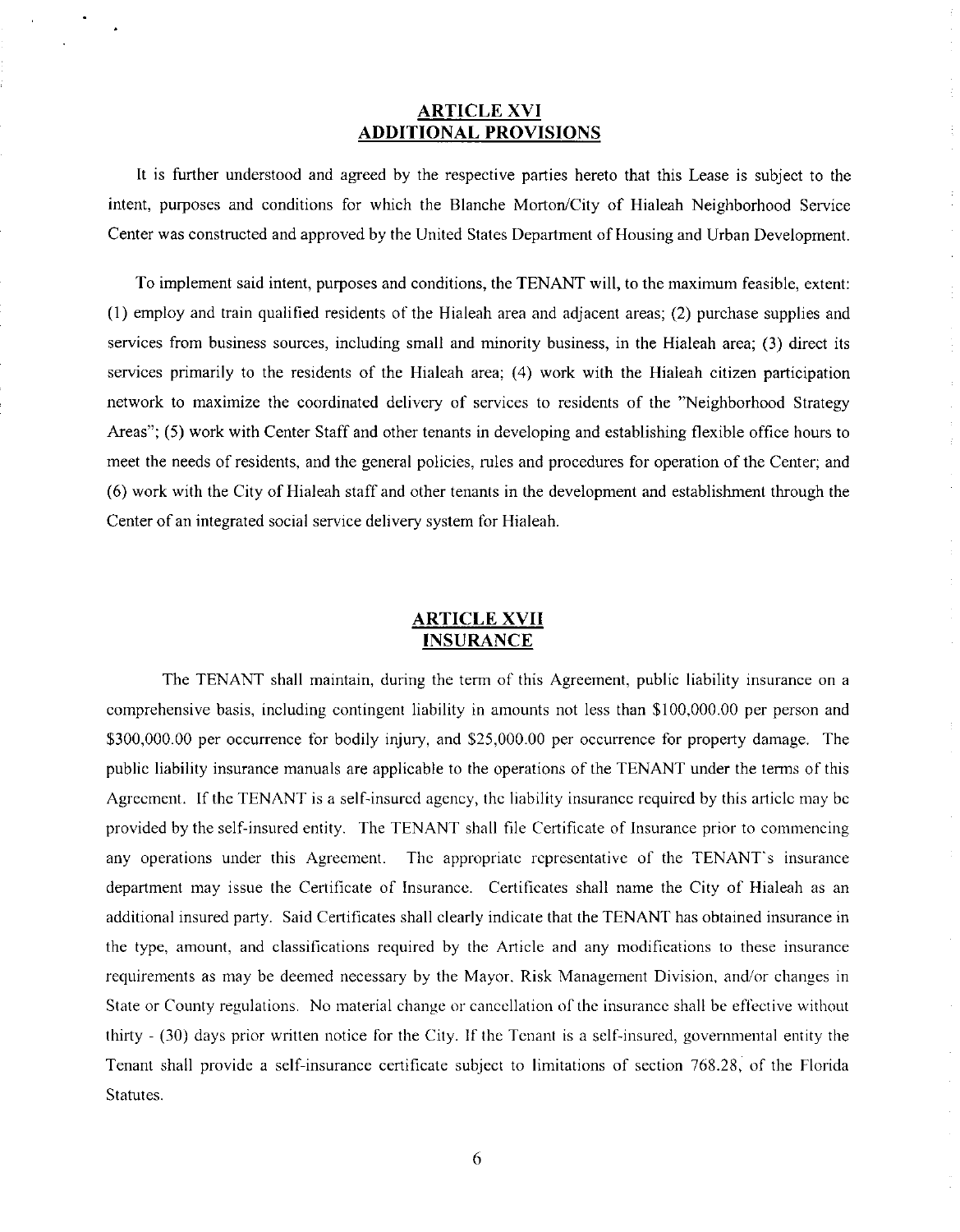#### **ARTICLE XVIII NON-DISCRIMINATION**

The TENANT agrees that no person shall, on the basis of race, color, national origin, sex, age, disability or religion, be excluded from the benefits of, or be subjected to discrimination under any activity carried out by the TENANT in the performance of this Agreement, and shall abide by all Federal and State laws regarding such discrimination. It is expressly understood that upon receipt of evidence of such discrimination, the City of Hialeah shall have the right to terminate this Agreement.

#### **ARTICLE XIX WRITTEN AGREEMENT**

This Lease contains the entire Agreement between the parties hereto and all previous negotiations leading thereto and it may be modified only by an Agreement in writing and sealed by LANDLORD and TENANT, after prior authorization by the appropriate legislative bodies, if any.

WITNESS WHEREOF the parties hereto have hereunto executed this instrument for the purpose herein expressed, the day and year first above written.

#### **LANDLORD:**

CITY OF HIALEAH, FLORIDA 501 Palm Avenue P.O. Box 11-0040 Hialeah, Florida 33011-0040

Authorized signature on behalf of the City of Hialeah, Florida

Mayor Carlos Hemandez

Date

Witness

Marbelys Fatjo Acting City Clerk

Witness

APPROVED AS TO LEGAL SUFFICIENCY AND AS TO FORM:

William Grodnick City Attomey

APPROVED AS TO INSURANCE REQUIREMENTS:

Robert Lloyd-Still Risk Manager

Date

ATTEST: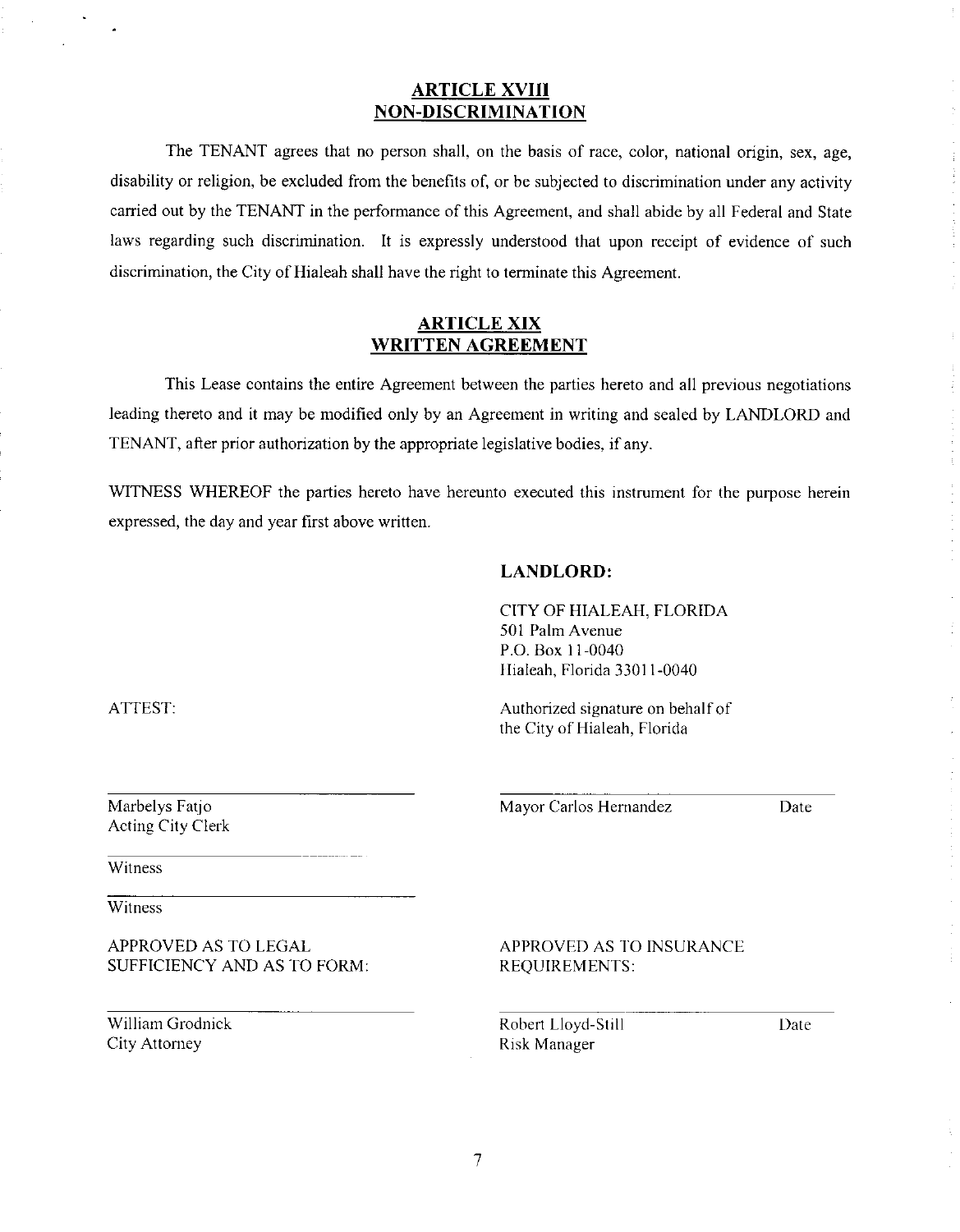# **TENANT:**

#### **SOLIDARIDA SIN FRONTERAS**

300 East First Avenue, Room 123 Hialeah, FL 33010

Authorized signature on behalf of: **SOLIDARIDA SIN FRONTERAS** 

**Attest:** 

 $\lambda$ 

Arianna Torrejon, Secretary

Dr. Julio C. Alfonso President

Date

**Witness** Print/type Name: \_\_\_\_\_\_\_\_\_ \_

Witness<sup></sup> Print/type Name: \_\_\_\_\_\_\_\_\_ \_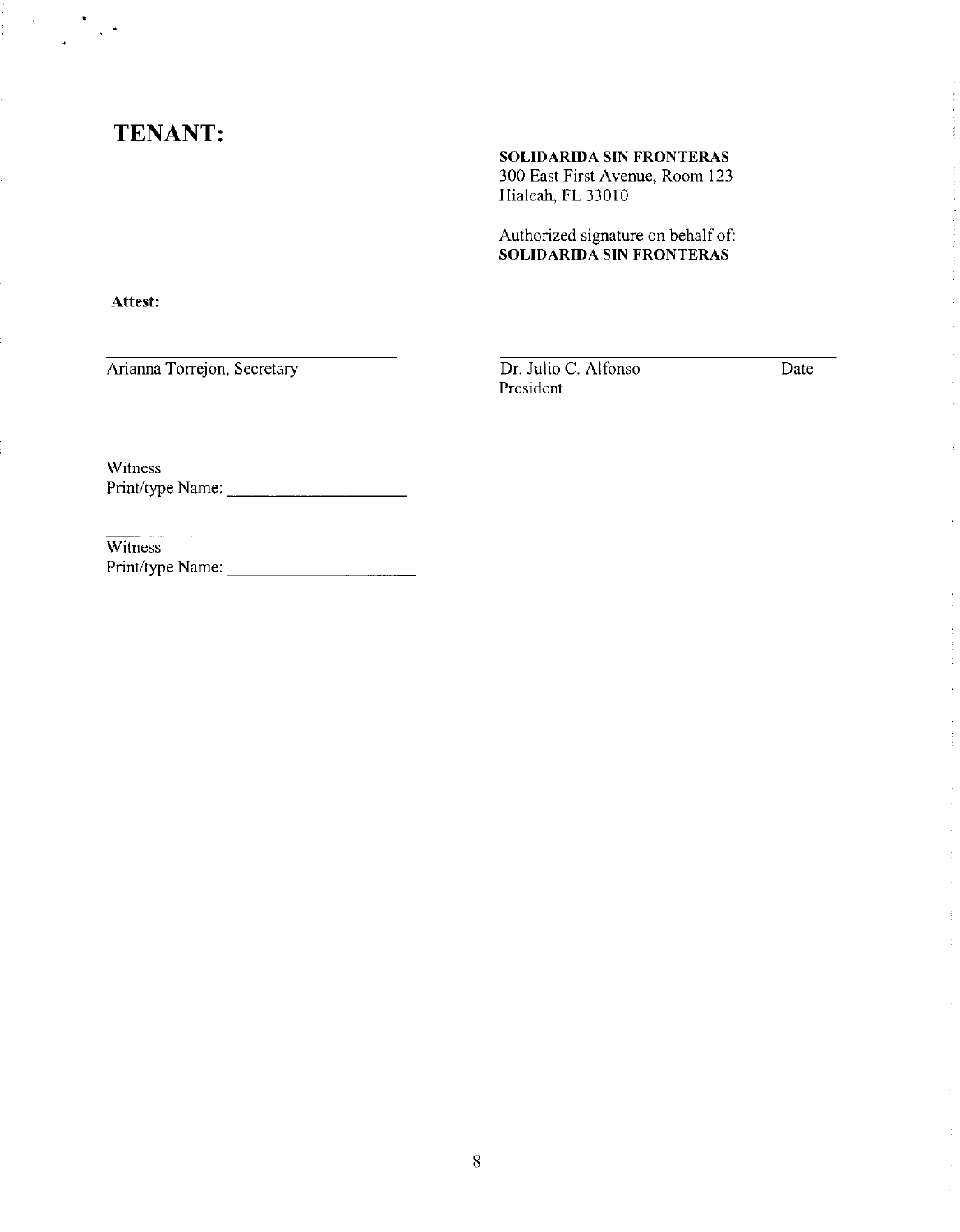#### **LEASE AGREEMENT**

THIS LEASE AGREEMENT, made this day of 2014, by and between the CITY OF HIALEAH, a municipal corporation incorporated under the laws of the State of Florida, hereinafter called "LANDLORD", and SOL!DARIDAD SIN FRONTERAS, a Florida not-for-profit Corporation hereinafter called "TENANT".

NOW, THEREFORE, in consideration of the mutual covenants and obligations herein contained, and subject to the tenns and conditions hereinafter stated, the parties hereto understand and agree as follows:

#### **WITNESSETH;**

That the LANDLORD, for and in consideration of the agreement and covenants herein contained, hereby leases to the TENANT and the TENANT hereby agrees to rent from the LANDLORD, the premises in Hialeah, of Miami Dade County, Florida described as follows:

**420** Feet of the premises located in Room **#101** at the Hialeah Neighborhood Service Center, which is described as Lots 13, 14 and 15, Block 9, Town of Hialeah as recorded in Plat Book 5, Page 77

Hialeah Neighborhood Service Center City of Hialeah 300 East First Avenue Hialeah, FL 33010

TO HAVE AND TO HOLD unto the said TENANT for a term of four (4) months, conunencing on **March 1, 2014** and ending on **June** 30, **2014** for total rental of **One Thousand Six Hundred Sixty Six and 72/100 (\$1,666.72)** dollars, payable in monthly installments of **Four Hundred Sixteen and 68/100 (\$416.68)** dollars payable in arrears on the first day of each month following the date of occupancy, and thereafter the rent shall be due and payable on the first day of each month for the preceding month. The rental shall be paid to the Landlord at:

> City of Hialeah Attention Angel Ayala, Acting Purchasing Director Hialeah City Hall. 501 Palm Ave, Fourth Floor Hialeah, Florida 33010.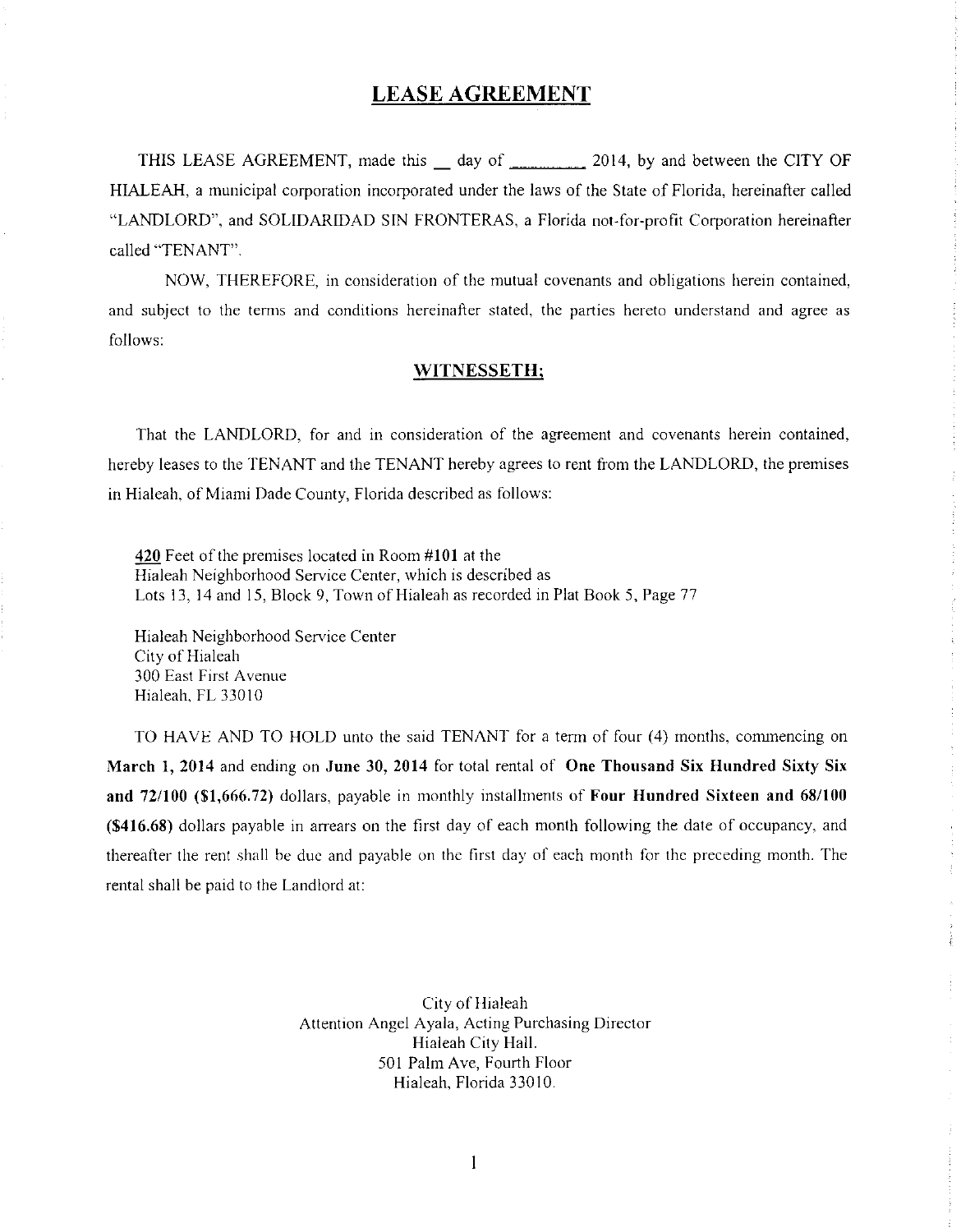#### **ARTICLE I USE OF DEMISED PREMISES**

The area of the demised premises shall be used by the TENANT for administrative offices and provide referrals to HCHS SOL study participants through the University of Miami through its clinical research program, the Hispanic Community Health Study. The hours of operation shall be from 8:30 a.m. to 5:00 p.m., Monday through Friday. Drugs will not be stored or administrated on the premises.

# **ARTICLE II CONDITION OF DEMISED PREMISES**

The LANDLORD, at its own expense, shall cause the demised premises to be in a state of good repair and suitable for usage by the TENANT at the commencement of this Lease. Subject to the above, the TENANT hereby accepts the premises in the condition it is in at the beginning of this Lease.

## **ARTICLE III UTILITIES**

The LANDLORD, during the term hereof, shall pay all charges for water and electricity used by the TENANT. TENANT will pay all telephone equipment installation, service, repair, and all other costs related thereto to the operation of telephone service, plus all call charges, including long distance calls.

# **ARTICLE IV MAINTENANCE**

The LANDLORD agrees to maintain and keep in good repair, condition and appearance, during the term of this Lease, or of any extension or renewal thereof, the interior and exterior of the building to extent that such is necessary as a result of nonnal wear and tear.

The TENANT shall be responsible for the following within the demised area:

Reasonable care of the Leased area.

#### **ARTICLE V ALTERATIONS BY TENANT**

The TENANT may not make any structural alterations, additions or improvement in or to the premises without the written consent of the LANDLORD. Any improvements agreed upon by the LANDLORD which when removed would cause damage to the demised premises may not be removed without the consent of the LANDLORD.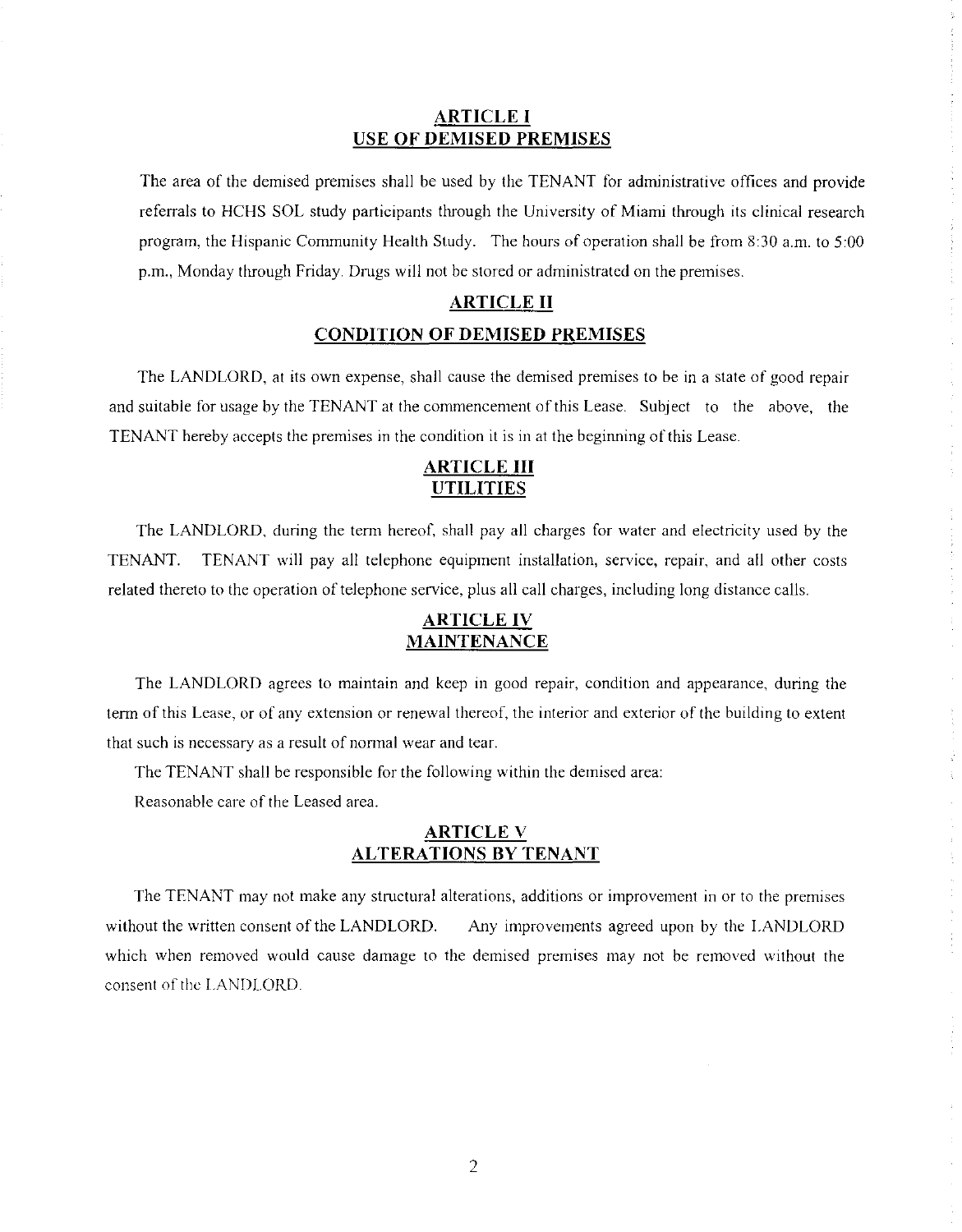#### **ARTICLE VI DESTRUCTION OF DEMISED PREMISES**

In the event the demised premises should be destroyed or so damaged by fire, windstorm or other casualty to the extent that the demised premises are rendered untenantable or unfit for the purpose of the TENANT, either party may cancel the Lease by the giving of written notice to the other; however, if neither party shall exercise the foregoing right of cancellation within thirty (30) days after the date of such destruction or damage, the LANDLORD shall cause the building and demised premises to be repaired and placed in good condition as soon as practical thereafter. In the event of cancellation, the TENANT shall be liable for rents only until the date of such fire. windstorm or other casualty. In the event of partial destruction, which shall not render the demised premises wholly untenantable, the rents shall be proportionately abated in accordance with the extent to which the TENANT shall be deprived of use of occupancy. The TENANT shall not be liable for rent during such period of time as the premises shall be totally untenantable by reason of fire, windstorm or other casualty.

#### **ARTICLE VII DISABLED INDIVIDUALS**

The LANDLORD agrees that the demised premises now conform, or that, prior to TENANTS' occupancy, the said premises shall at LANDLORD's expense, be brought into compliance with, the requirements of Sections 255.21 and 255.211, Florida Statutes, and Chapter !3D-I, Florida Administrative Code, providing Standards for Special Facilities for the Physically Disabled, and any applicable implementing Section 504 of the Rehabilitation Act of 1973, 29 U.S.C. 2 & 794 and the American with Disabilities Act as applicable.

# **ARTICLE VIII NO LIABILITY FOR PERSONAL PROPERTY**

All personal property placed or moved in the premises above described shall be at the risk of TENANT or the owner thereof. The LANDLORD shall not be liable to TENANT for any damage to said personal property unless caused by or due to negligence of LANDLORD. LANDLORD'S agents or employees.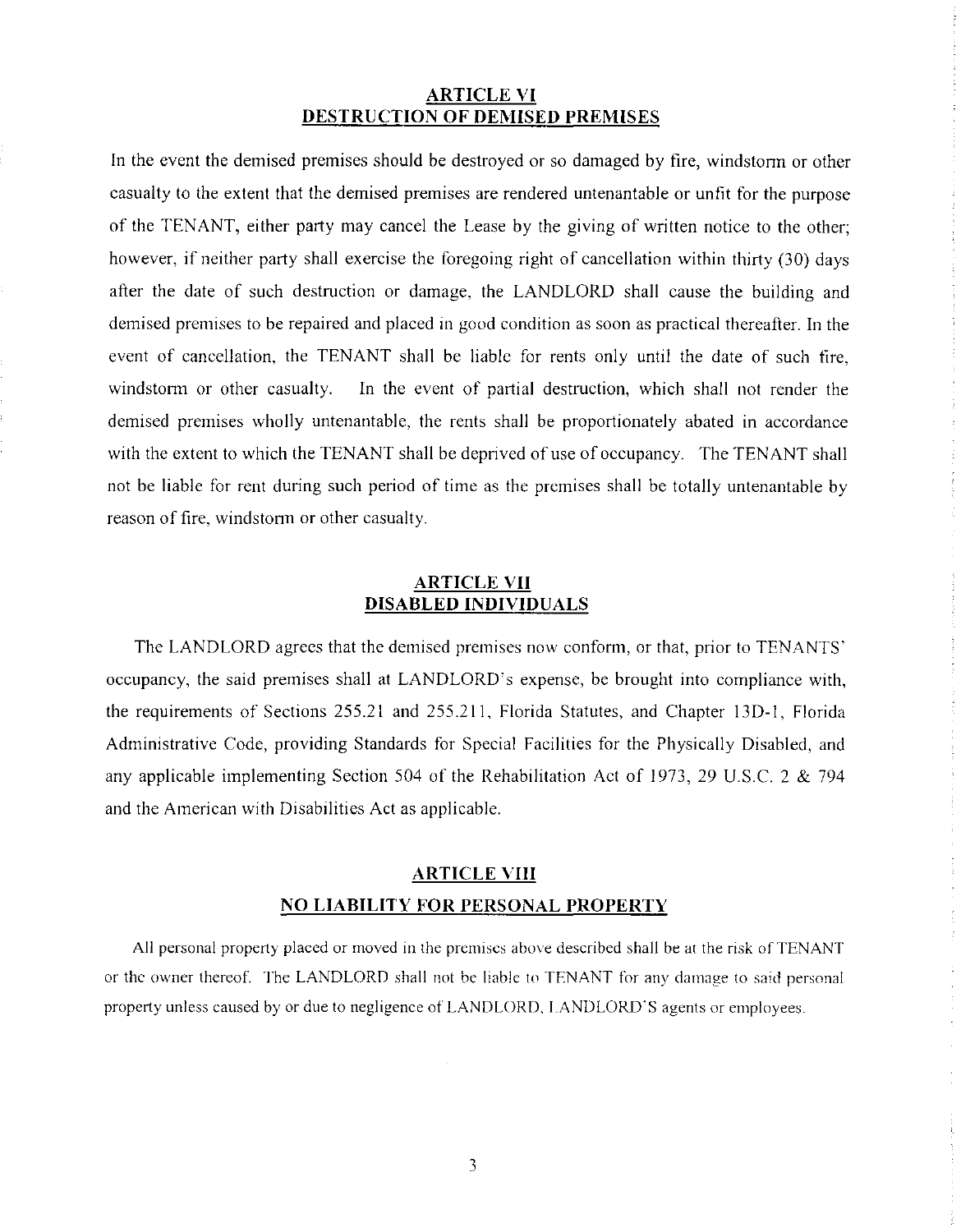#### **ARTICLE IX ASSIGNMENT**

Without the written consent of LANDLORD first obtained in each case, the TENANT shall not sublet, transfer, mortgage, pledge or dispose of this Lease or the term thereof.

### **ARTICLE X LANDLORD'S RIGHT OF ENTRY**

LANDLORD, or any of its agents, shall have the right to enter said premises during all reasonable working hours to examine the same or to make such repairs, additions or alterations as may be deemed necessary for the safety, comfort, or preservation thereof of said building or to exhibit said premises at anytime within thirty (30) days before the expiration of this Lease. Said right of entry shall likewise exist for the purpose of removing placards, signs, fixtures, alterations of additions which do not conform to this Agreement.

#### **ARTICLE XI PEACEFUL POSSESSION**

Subject to the terms, conditions and covenants of this Lease, LANDLORD agrees that TENANT shall and may peaceably have, hold and enjoy the premises above described, without hindrance of molestation by LANDLORD.

#### **ARTICLE XII SURRENDER OF PREMISES**

TENANT agrees to surrender to LANDLORD at the end of the tenn of this Lease or any extension thereof, said leased premises in as good conditions as said premises were at the beginning of the tenn of this Lease, ordinary wear and tear, and damage by fire and windstonn or other Acts of God, excepted.

 $\frac{1}{2}$  ,  $\frac{1}{2}$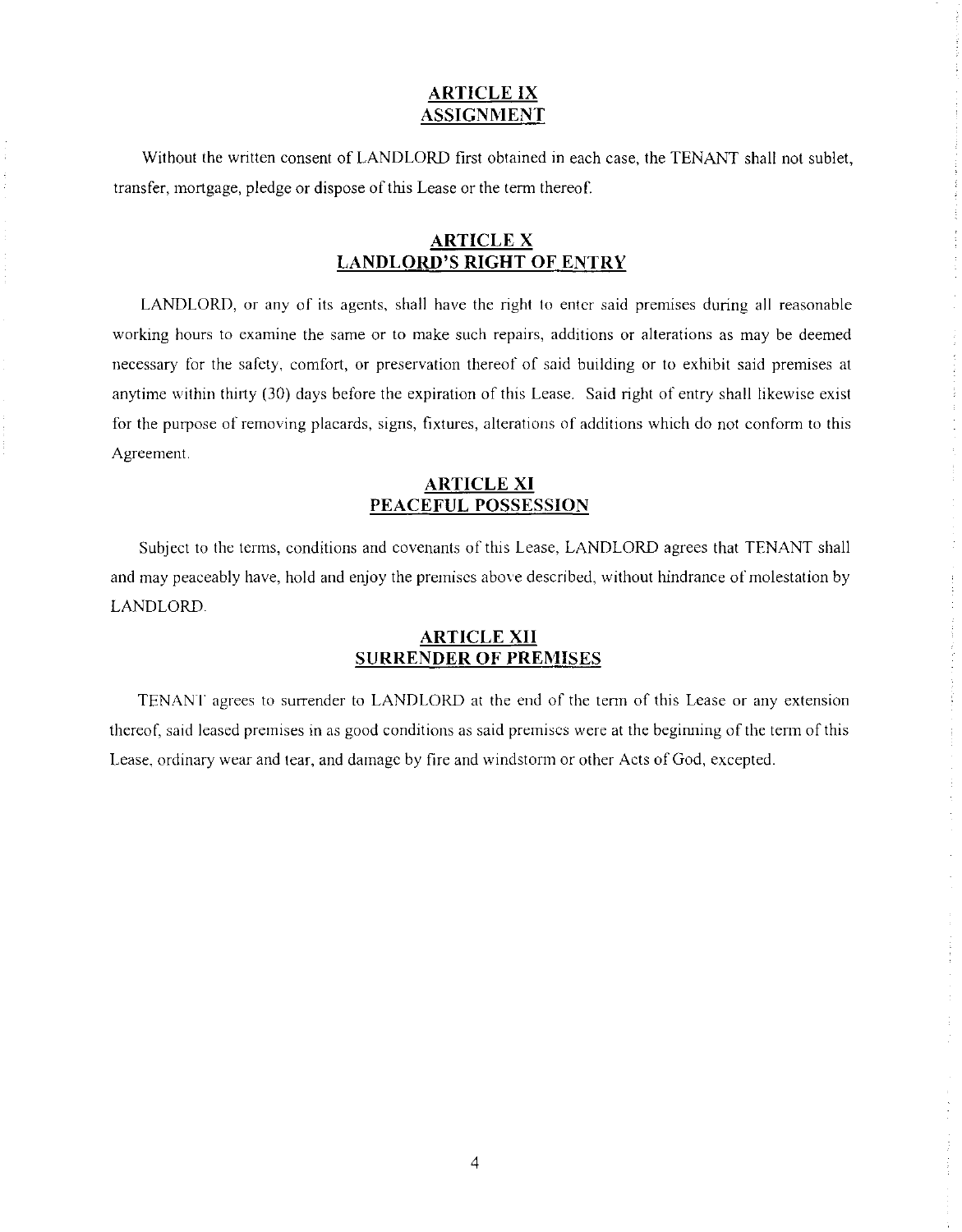#### **ARTICLE XIII INDEMNIFICATION AND HOLD HARMLESS**

LANDLORD does hereby agree to indemnify and hold harmless the TENANT to the extent and within the limitations of Section 768.28, Florida Statutes, subject to the provisions of the Statute whereby the TENANT shall not beheld liable to pay a personal injury or property damage claim or judgment by any one person which exceeds the sum of \$100,000, or any claim or judgments or portions thereof, which, when totaled with all other occurrence, exceeds the sum of \$200,000 from any and all personal injury or property damage claims, liabilities, losses or causes of action which may arise solely as a result of the negligence of the TENANT. However, nothing herein shall be deemed to indemnify the LANDLORD from any liability or claim arising out of the negligence performance or failure of performance of the LANDLORD or any unrelated third party. TENANT does hereby agree to indemnify and hold hannless the LANDLORD to the extend and within the limitations of Section 768.28, Florida Statues, subject to the provisions of that Statute whereby the TENANT shall not be held liable to pay a personal injury or property damage claim or judgment by any one person which exceeds the sum of \$100,000, or any claim or judgments or portions thereof, which, when totaled with all other occurrence, exceeds the sum of \$200.000 from any and all personal injury or property damage claims, liabilities, losses or causes of action which may arise solely as a result of the negligence of the TENANT. However, nothing herein shall be deemed to indemnify the LANDLORD from any liability or claim arising out of the negligent perfonnance or failure of perfonnance of the LANDLORD or any unrelated third party.

#### **ARTICLE XIV SUCCESSORS INTEREST**

It is hereby covenanted and agreed between the parties hereto that all covenants, conditions, agreements and undertakings contained in this Lease shall extend to and be binding on the respective successors and assigns of the respective parties hereto, the same as if they were in every case named and expressed.

#### **ARTICLE XV NOTICES**

It is understood and agreed between the parties hereto that written notice addressed to LANDLORD and mailed or delivered to Purchasing Department, City of Hialeah (501 Palm Avenue, Hialeah, Florida 33010), shall constitute sufficient notice to the LANDLORD. and written notice addressed to TENANT, and mailed to: Hialeah Neighborhood Service Center, City of Hialeah, 300 East First Avenue, Hialeah, Florida 33010, shall constitute notice to the TENANT, to comply with the tenn of this Lease. Notices provided herem in this paragraph shall include all notices required in this Lease or required by law.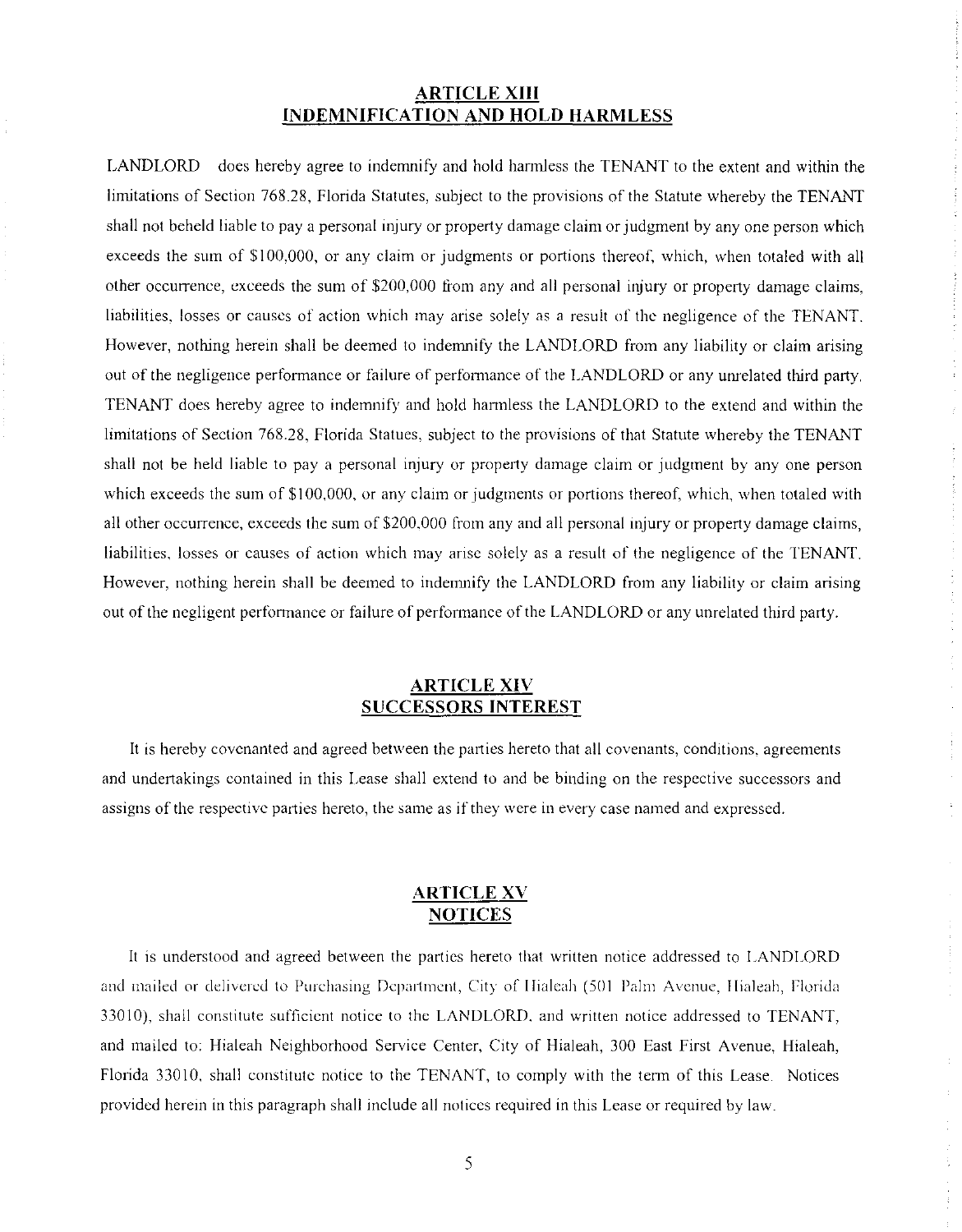### **ARTICLE XVI ADDITIONAL PROVISIONS**

It is further understood and agreed by the respective parties hereto that this Lease is subject to the intent, purposes and conditions for which the Blanche Morton/City of Hialeah Neighborhood Service Center was constructed and approved by the United States Department of Housing and Urban Development.

To implement said intent, purposes and conditions, *the* TENANT will, to the maximum feasible, extent (I) employ and train qualified residents of the Hialeah area and adjacent areas; (2) purchase supplies and services from business sources, including small and minority business, in the Hialeah area; (3) direct its services primarily to the residents of the Hialeah area; (4) work with the Hialeah citizen participation network to maximize the coordinated delivery of services to residents of the "Neighborhood Strategy Areas"; (5) work with Center Staff and other tenants in developing and establishing flexible office hours to meet the needs of residents, and the general policies, rules and procedures for operation of the Center; and (6) work with the City of Hialeah staff and other tenants in the development and establishment through the Center of an integrated social service delivery system for Hialeah.

#### **ARTICLE XVII INSURANCE**

The TENANT shall maintain, during the term of this Agreement. public liability insurance on a comprehensive basis, including contingent liability in amounts not less than \$100,000.00 per person and \$300,000.00 per occurrence for bodily injury, and \$25,000.00 per occurrence for property damage. The public liability insurance manuals are applicable to the operations of the TENANT under the terms of this Agreement. If the TENANT is a self-insured agency, the liability insurance required by this article may be provided by the self-insured entity. The TENANT shall file Certificate of Insurance prior to commencing any operations under this Agreement. The appropriate representative of the TENANT's insurance department may issue the Certificate of Insurance. Certificates shall name the City of Hialeah as an additional insured party. Said Certificates shall clearly indicate that the TENANT has obtained insurance in **the type, amount, and classifications required by the Article and any modifications to these insurance requirements as may be deemed necessary by the Mayor, Risk Management Division, and/or changes in** State or County regulations. No material change or cancellation of the insurance shall be effective without thirty - (30) days prior written notice for the City. If the Tenant is a self-insured, govenunental entity the Tenant shall provide a self-insurance certificate subject to limitations of section 768.28. of the Florida Statutes.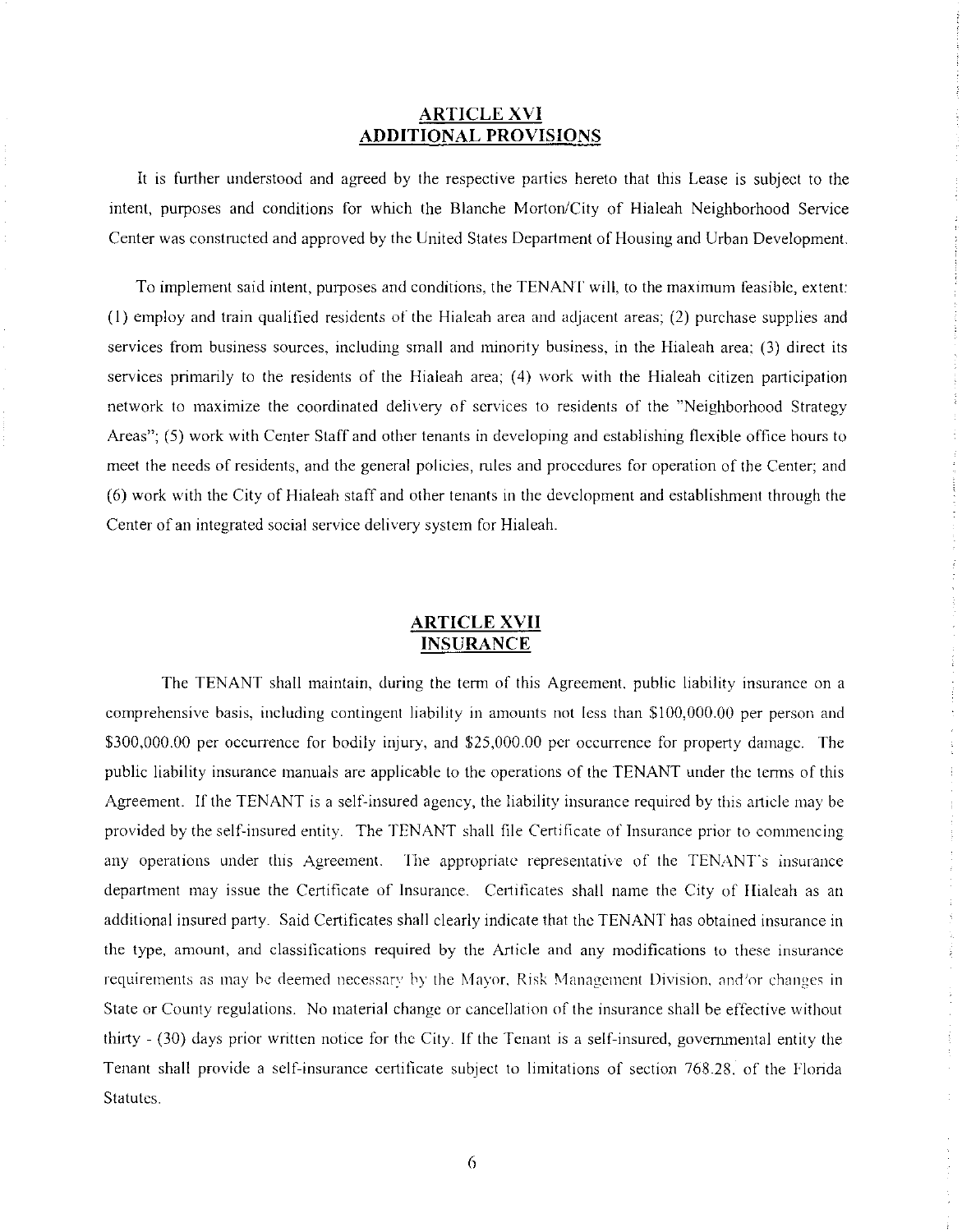#### **ARTICLE XVIII NON-DISCRIMINATION**

The TENANT agrees that no person shall, on the basis of race, color, national origin, sex, age, disability or religion, be excluded from the benefits of, or be subjected to discrimination under any activity carried out by the TENANT in the performance of this Agreement, and shall abide by all Federal and State laws regarding such discrimination. It is expressly understood that upon receipt of evidence of such discrimination, the City of Hialeah shall have the right to tenninate this Agreement.

#### **ARTICLE XIX WRITTEN AGREEMENT**

This Lease contains the entire Agreement between the parties hereto and all previous negotiations leading thereto and it may be modified only by an Agreement in writing and sealed by LANDLORD and TENANT, after prior authorization by the appropriate legislative bodies, if any.

WITNESS WHEREOF the parties hereto have hereunto executed this instrument for the purpose herein expressed, the day and year first above written.

#### **LANDLORD:**

CITY OF HIALEAH, FLORIDA 501 Palm Avenue P.O. Box 11-0040 Hialeah, Florida 33011-0040

Authorized signature on behalf of

 $\left\langle \frac{1}{\sqrt{1-\frac{1}{2}n-1}}\right\rangle$ 

Mayor Carlos Hernandez Date

APPROVED AS TO LEGAL

SUFFICIENCY AND AS TO FORM:<br>Zalielian Frontrick William Grodnick

Olicorner Loop

City Attorney

elvs Fatio

ATTEST:

APPROVED AS TO INSURANCE REQUIREMENTS

 $1 - 3 - 14$ 

Robert Lloyd-Still Risk Manager

Date